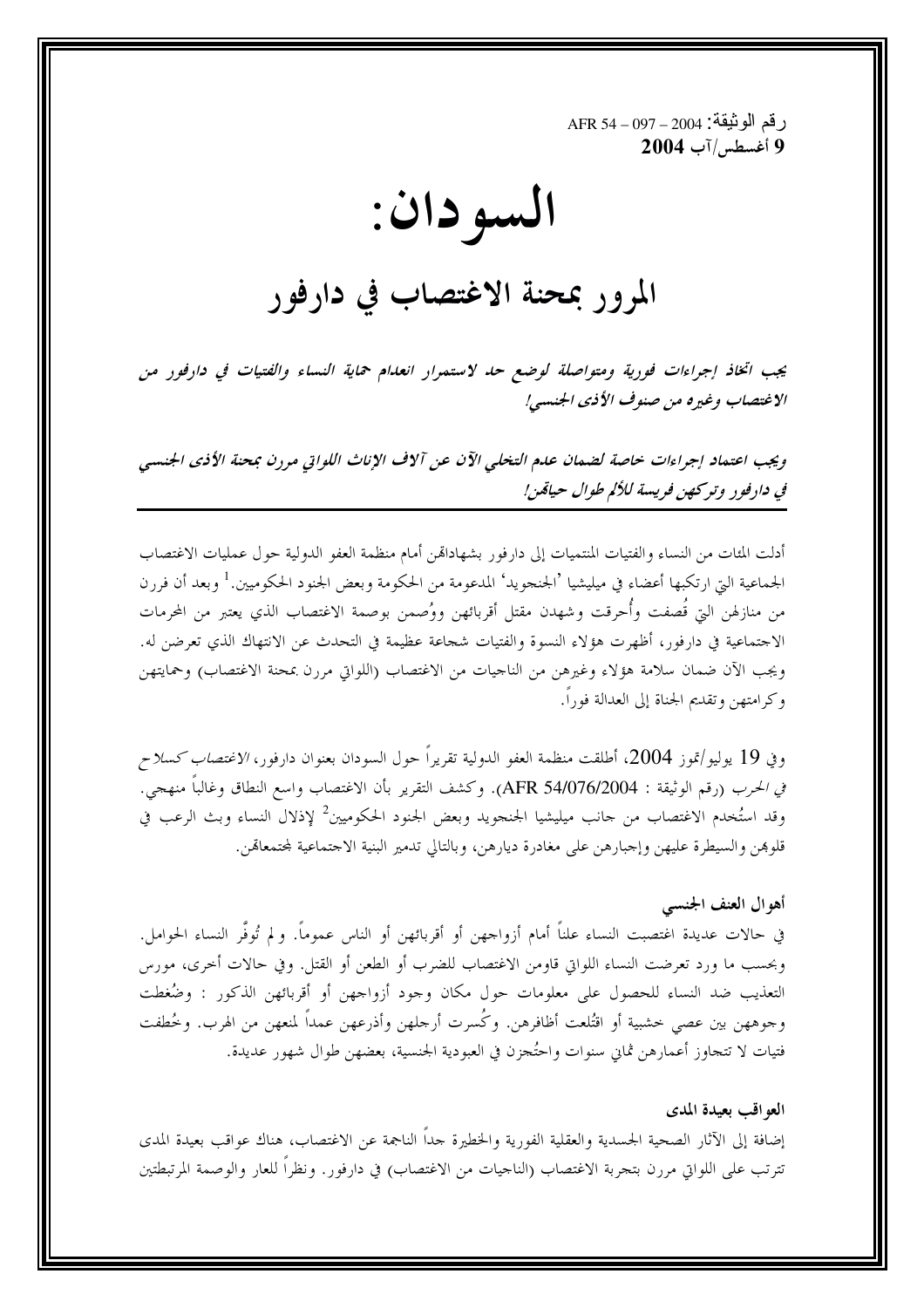بالاغتصاب، غالبًا ما تمانع النساء في الإبلاغ عنه لأي عمال طبيين، الأمر الذي قد يؤدي إلى مزيد من التعقيدات للجروح التي أصبن بما. وفي الوقت الراهن لا يوحد في درافور عدد كاف من العمال الطبيين المدربين للتعرف على الناحيات من الاغتصاب ومعالجتهن. كذلك لا تتوافر مرافق طبية كافية لعلاج أية أمراض معدية حنسياً يمكن أن تنتشر عن طريق الاغتصاب. وتترتب عواقب وخيمة على الناحيات من الاغتصاب جراء انعدام هذا الدعم الطبي.

كذلك قد تترتب عواقب حطيرة ودائمة على العنف الجنسي. فالنساء اللواتي أُتلفت أجهزقمن الإنجابية نتيجة الاغتصاب قد يرفضهن أزواجهن لأفمن لا يؤدين دورهن 'كمنجبات'. وهناك احتمال كبير جداً في أن ينبذ المحتمع الناجيات من الاغتصاب وأطفالهن. فالطفل الذي يولد نتيجة الاغتصاب قد يعتبر طفلاً 'للعدو '، 'طفلاً للجنجويد'، وقد تشعر النساء بألهن مضطرات إلى التخلي عن مولودهن.

وتترتب على وصمة العار التي تُلصق بالناجيات من الاغتصاب عواقب احتماعية واقتصادية بعيدة المدى. فقد 'يتبرأ' الأزواج من زوحاقم. أما النساء غير المتزوحات فربما لا يستطعن الزواج مطلقاً، لأن مجتمعاقمن تعتبرهن 'فاسدات'. والنساء اللواتي تعرضن للاغتصاب و لم يتمكَّن من الزواج أو اللواتي هجرهن أزواجهن هن أكثر عرضة لانتهاك حقوقهن اجتماعياً واقتصادياً في السودان : فلا يستطعن التمتع 'بالحماية' أو الدعم الاقتصادي الذي يُنتظر عادة من الرجال تقديمه.

وقال بعض اللاجئين في تشاد لمنظمة العفو الدولية أن مهر العروس<sup>3</sup> قد انخفض انخفاضاً شديداً في المخيمات. ويخشى بعض الآباء أن يستحيل عليهم حماية بناقمن غير المتزوجات من الاعتداءات الجنسية، وبالتالي يسعون إلى 'تزويجهن' حتى قبل السن المعتادة، وذلك لإنقاذ شرف العائلة. ويتم بشكل متزايد تزويج الفتيات إلى أي شخص قادر على دفع مهر العروس، الأمر الذي يعرض العرائس الصغيرات للأذى على أيدي أزواج يسيئون معاملتهن.

رد الحكومة السودانية

في 17 يوليو/تموز 2004، أعلن وزير العدل السوداني على محمد عثمان ياسين أن ثلاث لجان، واحدة لكل من الولايات الثلاث في دارفور، تضم قاضيات وأفراد من الشرطة ومستشارين قانونيين، ستجري تحقيقات في تمم الاغتصاب وتساعد الضحايا خلال مراحل القضايا الجنائية.<sup>4</sup> ويساور منظمة العفو الدولية القلق من أن السودانيين الذين تحرئوا في الماضي على الإبلاغ عن الانتهاكات قد عوقبوا، بينما لم يُتخذ أي إجراء ضد الجناة.

وعند إطلاق تقرير منظمة العفو الدولية في بيـــروت في 19 يوليو/تموز 2004، نفي السفير السوداني في لبنان محمد بخيت حدوث اغتصاب في درافور قائلاً إنه : *"إذا حدثت حالات اغتصاب في درافور، فإنما لا تتعدى* الحالتين" .

بيد أن منظمة العفو الدولية تظل تتلقى أنباء حديدة حول عمليات اختطاف واعتداء حنسى في دارفور : ففي 27 يوليو/تموز ذكرت الأمم المتحدة أن عشرات النساء والفتيات اللواتي تقل أعمارهن عن 15 عاماً تعرضن للاغتصاب من حانب ميليشيا الجنجويد في مخيم سيسى للمهجرين داخلياً وحوله في غرب دارفور. ففي 1 أغسطس/آب ورد أن سبع فتيات هوجمن عندما غامرن بالخروج من مخيم سواني، الكائن أيضاً في غرب دارفور، لإحضار الحطب. ولاذت جميعهن بالفرار فيما بعد باستثناء واحدة : ويظل مكان وحود المرأة المخطوفة المتزوجة حديثاً والبالغة من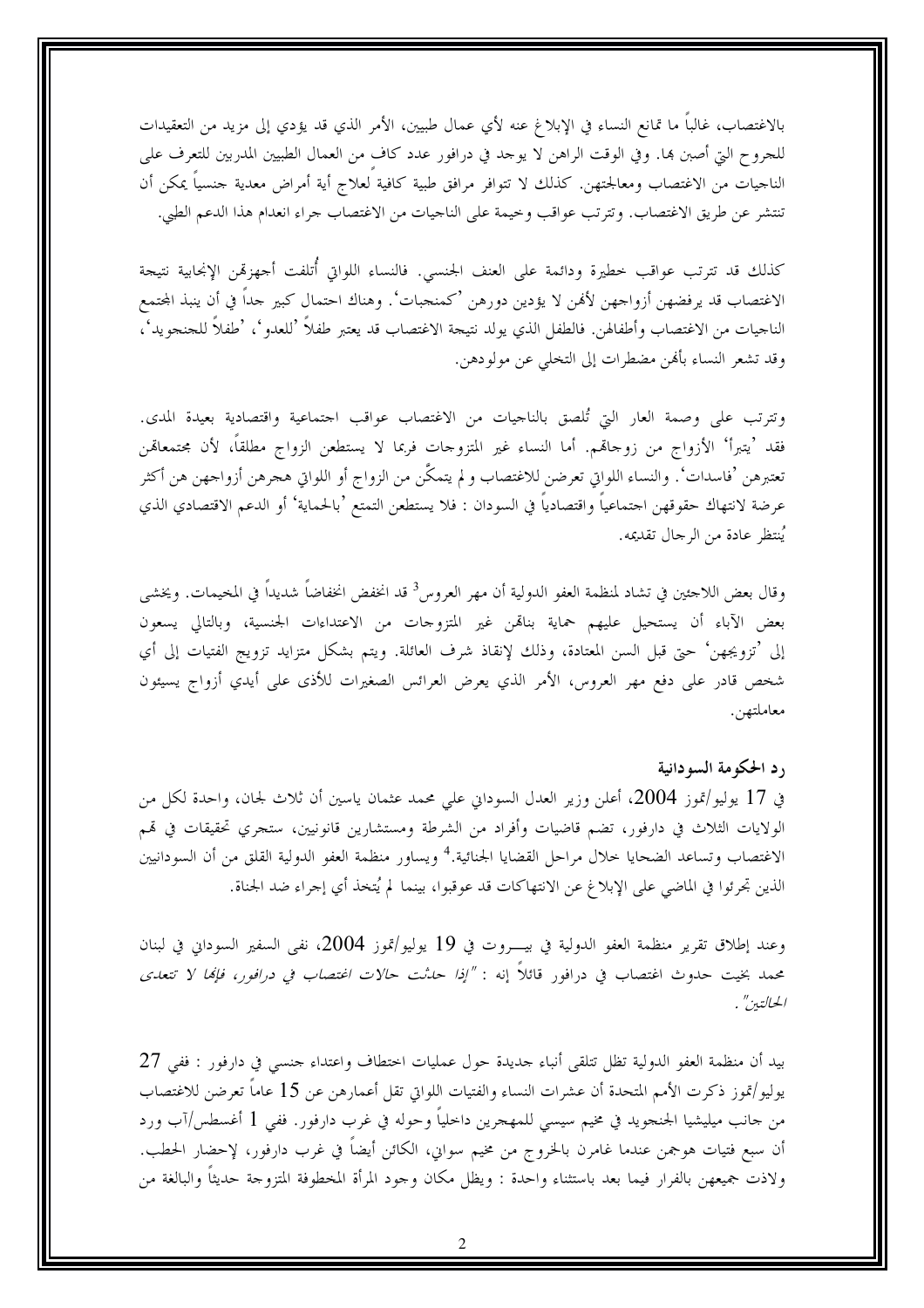العمر 20 عاماً مجهولاً.

رد المجتمع الدولي

شجبت الدول بصورة فردية والمؤسسات الإقليمية مثل الاتحاد الأفريقي والجامعة العربية والاتحاد الأوروبي جميعها انتهاكات حقوق الإنسان التي وقعت في دارفور. وتصل المساعدات الإنسانية الآن إلى عدد أكبر من الأشخاص الذين يحتاجوها في دارفور وإلى مخيمات اللاحئين في تشاد. وقد ازدادت المساعدات السياسية والمالية والتقنية الضرورية المقدمة إلى بعثة مراقبي وقف إطلاق النار التابعة للاتحاد الأفريقي في دارفور ويجري نشر ثمانية مراقبين لحقوق الإنسان تابعين للأمم المتحدة في المنطقة. بيد أن المدنيين في دارفور يظلون يتعرضون للاعتداءات والتخويف والاعتقال.

وقد أظهر قرار مجلس الأمن الدولي رقم 1556 الصادر في 30 يوليو/تموز 2004 <sup>5</sup> ازدياد الاهتمام العالمي بمحنة المدنيين في درافور، بيد أن إجراءات التصدي للوضع المريع لحقوق الإنسان تظل هامشية. ومن جملة أشياء فشل القرار في تشكيل لجنة تحقيق دولية للنظر في الأدلة المتوافرة على وقوع جرائم حرب وجرائم ضد الإنسانية بما فيها الاغتصاب وغيره من أشكال الأذى الجنسي، فضلاً عن التحقيق في مزاعم الإبادة الجماعية.

وينبغي على الحكومة السودانية أن تتحرك الآن، بصورة فردية ومن خلال المساعدات والتعاون الدوليين لحماية النساء والفتيات في دارفور من الاغتصاب وغيره من ضروب العنف الجنسي. وينبغي توفير رعاية فورية وكافية للناجيات من الاغتصاب وتقديم المعتدين عليهم إلى العدالة!

## ويرجى كتابة رسائل إلى الحكومة السودانية تدعوها إلى :

- نزع سلاح ميليشيا الحنجويد وحلها وجعلها عاجزة عن مهاجمة السكان المدنيين بعد الآن.
	- السماح بوصول المعونات الإنسانية دون عراقيل إلى جميع المناطق والجماعات في دارفور.
- عدم ضم أي عضو حالي أو سابق من أعضاء ميليشيا الجنجويد إلى الشرطة أو الجيش أو أمن المخيمات أو عمال الإغاثة الإنسانية في مخيمات الأشخاص المهجرين داخلياً في دارفور.
- الإيقاف الفوري عن الخدمة لأي فرد من أفراد القوات المسلحة السودانية يُشتبه في أنه ارتكب انتهاكات لحقوق الإنسان أو أمر بارتكاها، بما فيها الاغتصاب وذلك بانتظار التحقيق معه.
	- ضمان سلامة وحماية ضحايا وشهود الاغتصاب وغيره من ضروب العنف الجنسي.
- تقديم الذين مارسوا الاغتصاب إلى العدالة فوراً في محاكمات عادلة، من دون إمكانية توقيع عقوبة الإعدام أو عقوبات لاإنسانية مثل بتر الأطراف.

أرسلوا مناشداتكم إلى :<sup>6</sup>

● الفريق عمر حسن أحمد البشير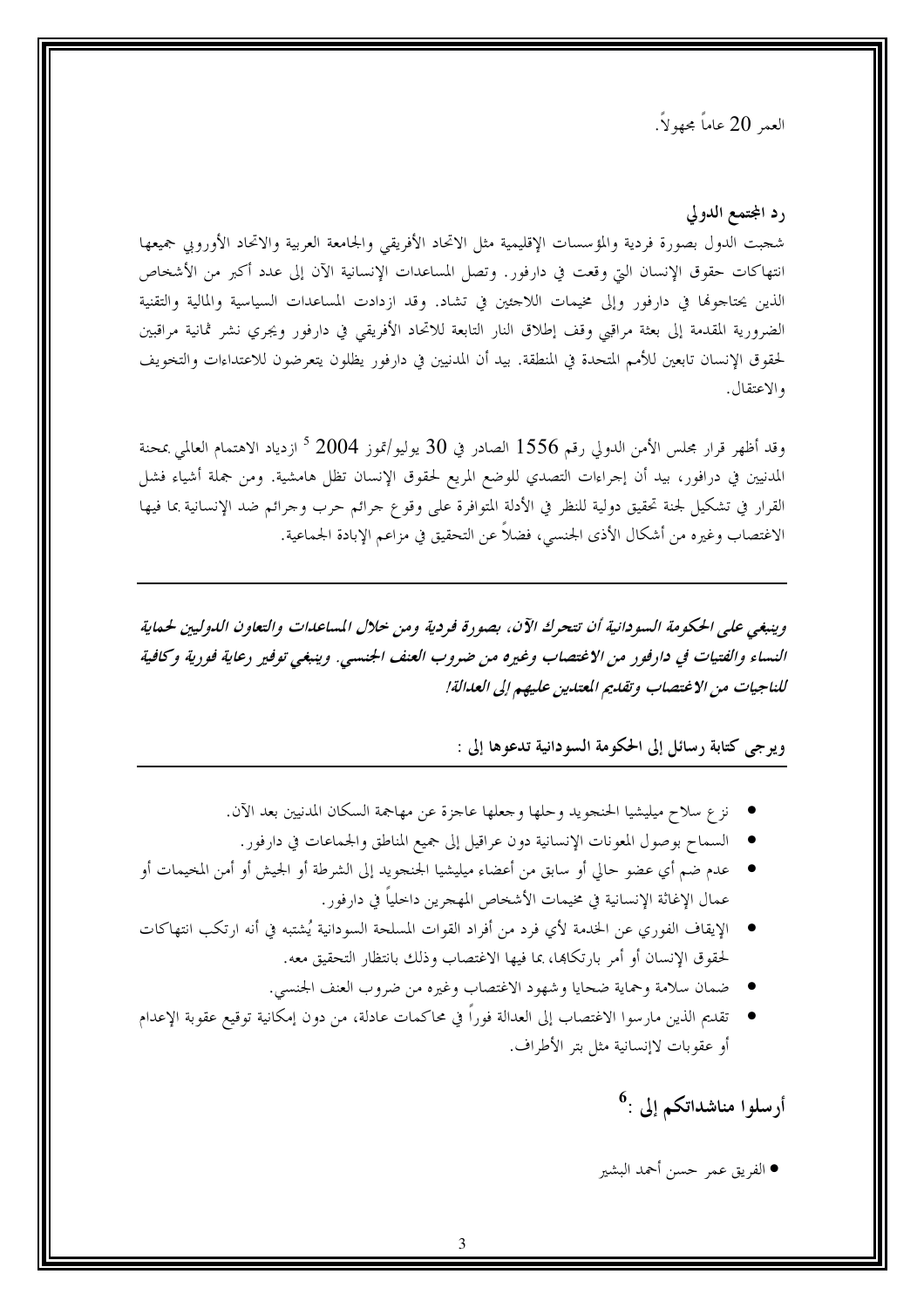رئيس الجمهورية والقائد الأعلى للقوات المسلحة القصر الرئاسي ص.ب. 281 الخرطوم السودان فاكس : 779977 183 1249+ التحية : سيادة الرئيس

● الدكتور ياسر سيد أحمد المجلس الاستشاري لحقوق الإنسان ص.ب. 302 الخرطوم، السودان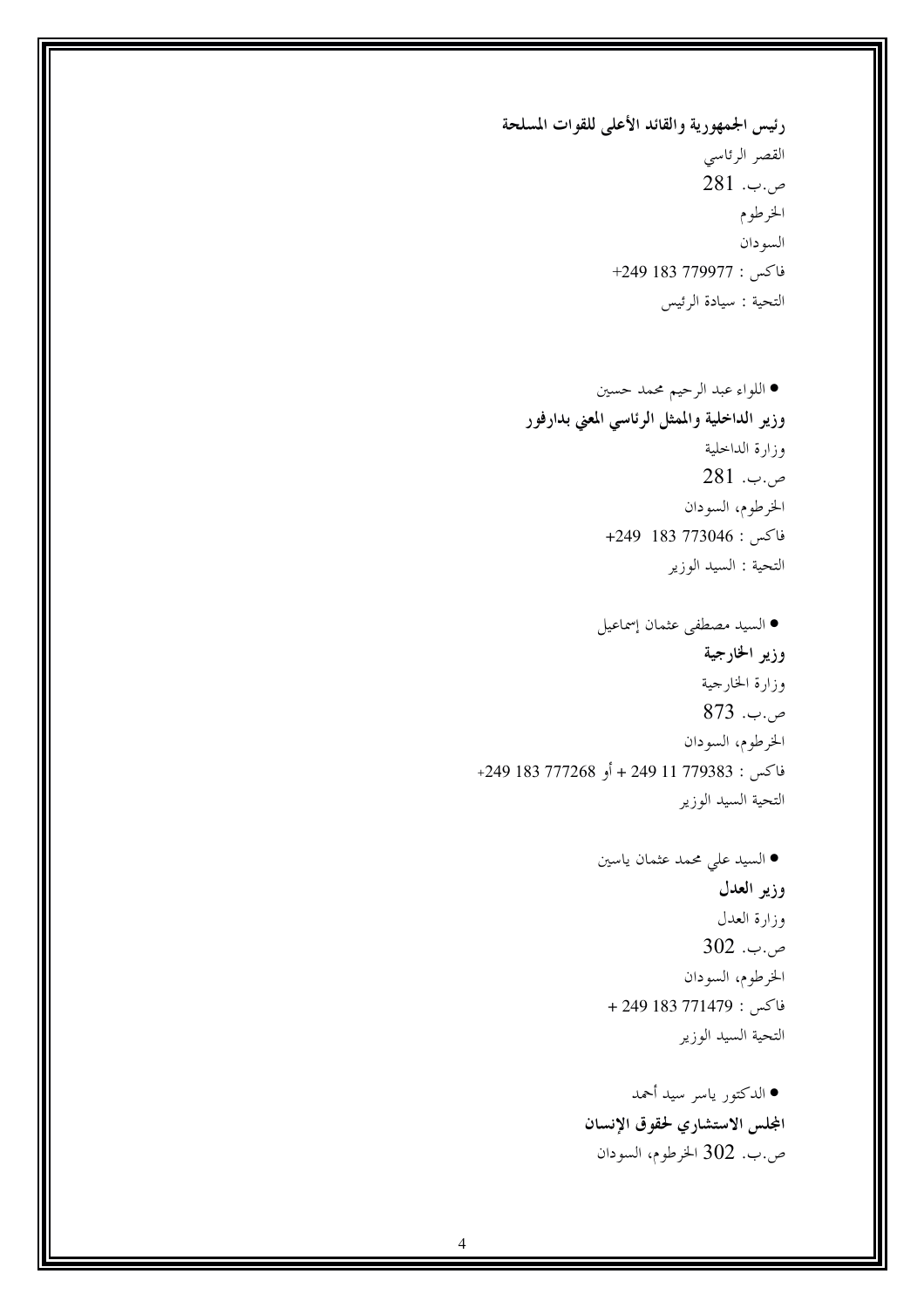فاكس: 770883 + 249 + التحية : السيد

▶ يرجى إثارة بواعث قلق منظمة العفو الدولية مع حكومة بلادكم ♦

يرجى كتابة رسائل إلى وزير الخارجية و/أو التنمية الدولية في بلدكم تطلبون فيها :

- وجوب عدم ضم أي عضو حالي أو سابق في ميليشيا الجنجويد إلى عمال الإغاثة الإنسانية في دارفور وتشاد.
- نشر عمال الرعاية الصحية بأعداد كافية على أن يضموا موظفات إناث وتدريبهم على التعرف على الناجيات من الاغتصاب ورعايتهن.
- وجوب توفير معالجة طبية فورية تشمل الدعم النفسي وخدمات الصحة الإنجابية والعلاج من الأمراض الجنسية المعدية، وبخاصة إلى ضحايا الاغتصاب وغير ذلك من أشكال العنف الجنسي والتعذيب في جميع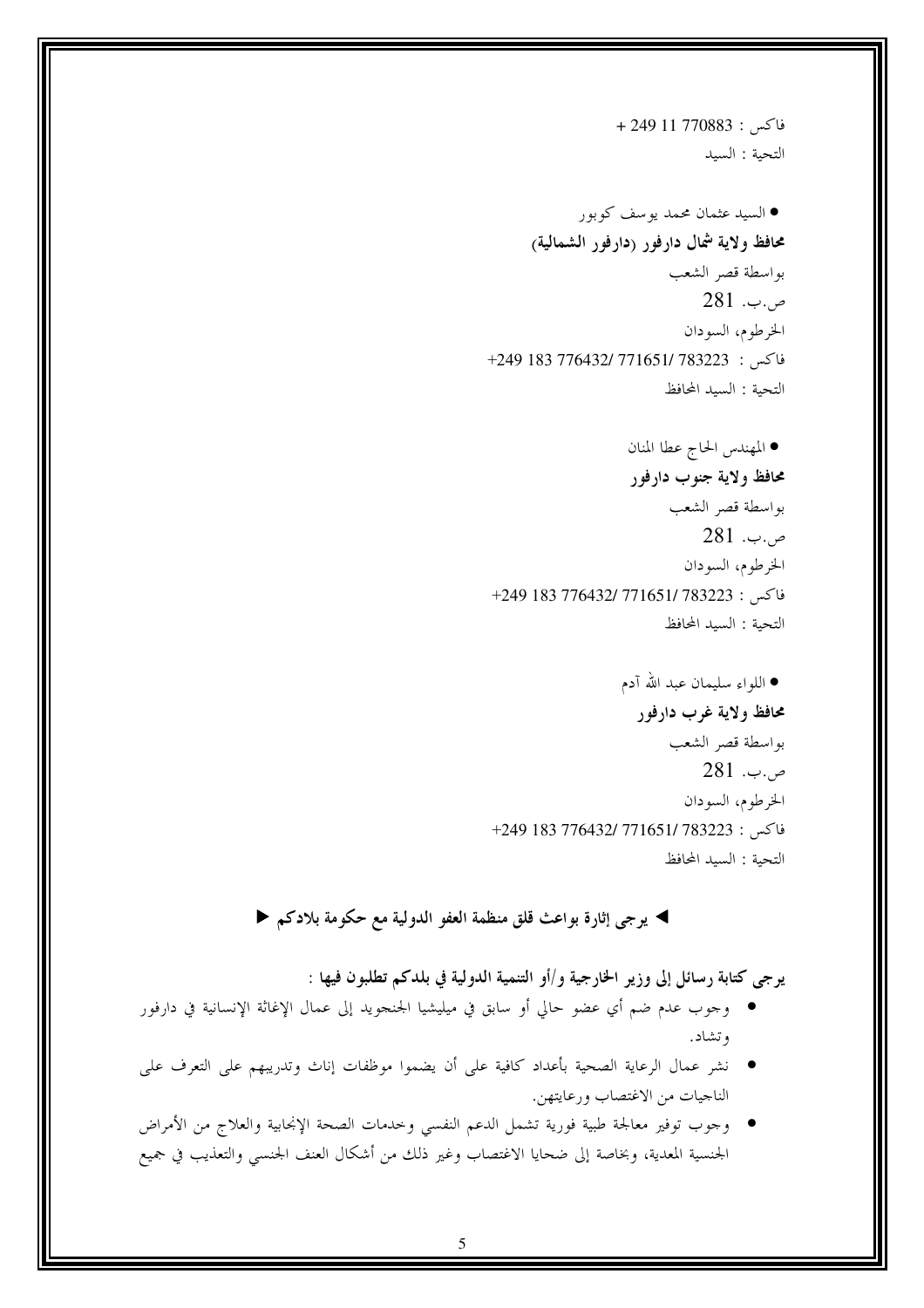المخيمات إلى الأشخاص المهجرين داخلياً وإلى الذين يعيشون خارج المخيمات في دارفور مثل المناطق الحضربة.

- وجوب تعاون عمال الإغاثة الإنسانية مع المجتمع وزعماء المخيمات لضمان قبول العائلات والمجتمعات بعودة النساء اللواتي تعرضن للاغتصاب إليها.
- وجوب زيادة الدعم المقدم إلى مراقبي وقف إطلاق النار التابعين للاتحاد الأفريقي لضمان نشرهم ومساندقمم بصورة كاملة ووصولهم إلى جميع المناطق والأشخاص في دارفور. وينبغي أن يتلقى المراقبون التابعون للاتحاد الأفريقي تدريباً كافياً في مجال حقوق الإنسان يشمل العنف الجنسي.
- النشر الكامل لبعثة مراقبة حقوق الإنسان التابعة للأمم المتحدة مع منحها صلاحيات واضحة على أن تضم أعداداً كافية من المراقبين للتحقيق في الانتهاكات المتواصلة لحقوق الإنسان، ومن ضمنها العنف القائم على النوع الاحتماعي. ويجب نشر النتائج والتوصيات على الملأ.

"لقد خرجت بانطباع جيد جداً من اجتماعي مع نساء (دارفور)... فهن متماسكات جداً وقويات، أمُن قائدات حقيقيات."

الأمين العام للأمم المتحدة كوفي عنان، في معرض حديثه عن أبرز محطات رحلته إلى دارفور ومخيمات اللاحئين في تشاد، 7 يوليو/تموز 2004.

> ولمزيد من المعلومات حول الاهتمام بالناجيات من الاغتصاب انظر : إرشادات حول تقليم رعاية طبية — قانونية إلى ضحايا العنف الجنسبي

2003 الصحة العالمة http://whqlibdoc.who.int/publications/2004/924154628X.pdf

ولمزيد من المعلومات حول أوضاع حقوق الإنسان في دارفور، يرجى زيارة :

موقع منظمة العفو الدولية على شبكة الإنترنت http://web.amnesty.org/pages/sdn-index-eng

> منظمة العفو الدولية رقم الوثيقة : 2004 / AFR 54 / 097 أغسطس/آب 2004 وثيقة خارجية

> > هو امش :

- 1. أجرت منظمة العفو الدولية مقابلات مع المئات من اللاجئين السودانيين في تشاد في نوفمبر/تشرين الثاني ومايو/أيار 2004 ولديها اتصالات مباشرة مع مصادر داحل السودان.  $2003\,$
- 2. تلقت منظمة العفو الدولية معلومات حول حالة اغتصاب واحدة فقط ارتُكبت ضد امرأة تنتمي إلى فئات